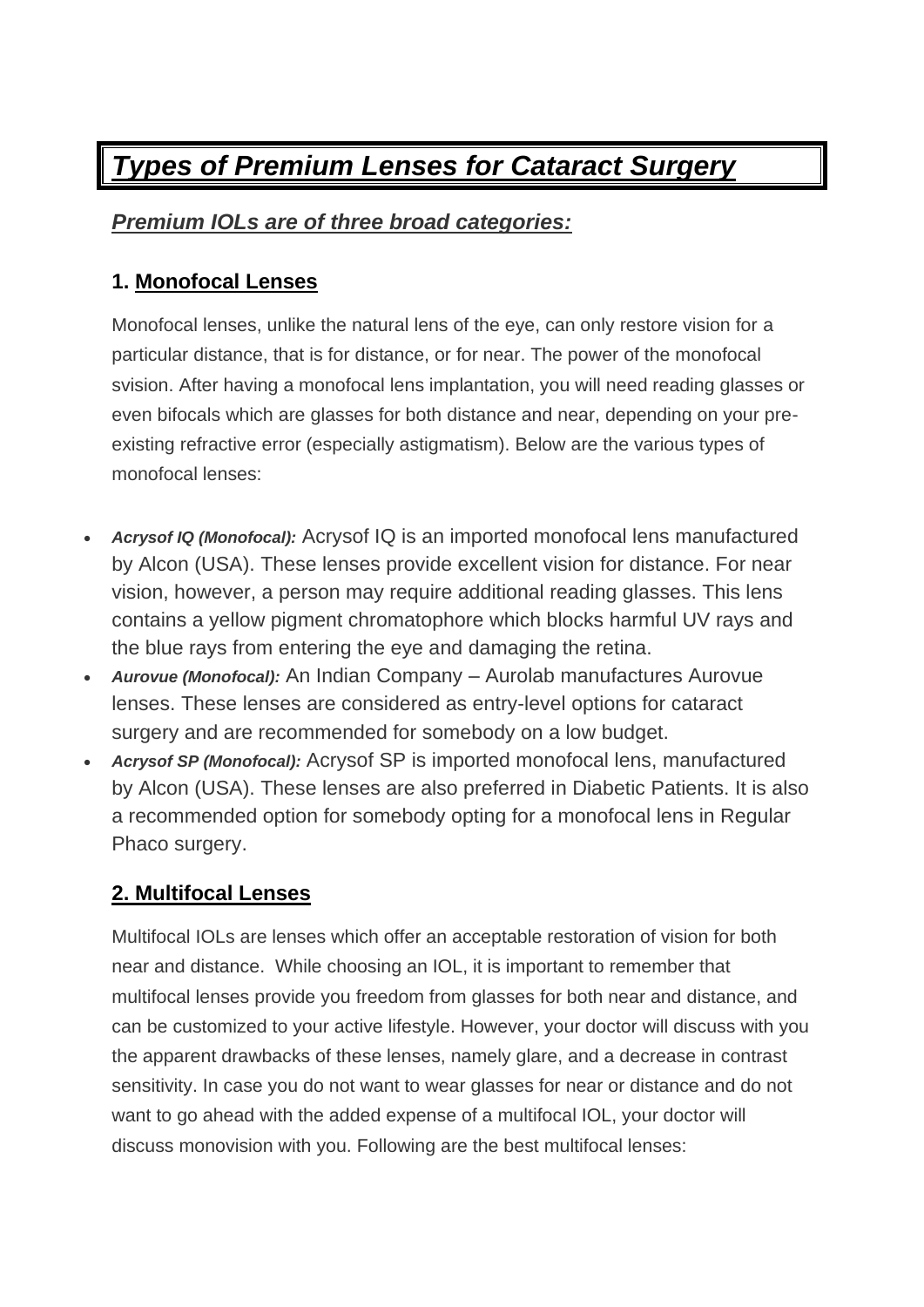- *Alcon Pantopix (Multifocal):* It is the largest introduction in multi-focal lenses. The lens is able to provide excellent vision in for distance, immediate and near.
- *iDiff (Multifocal):* iDiff lenses are multifocal lenses manufactured by Care Group. These lenses provide good vision for near and distance, which means that a person can easily carry out regular day to day activities with distance vision and also do near work such as reading and writing comfortably without use of additional spectacles. iDiff Lenses, however, do not correct intermediate vision.
- *Tridiff (Multifocal):* Tridiff lenses are multifocal lenses manufactured by Care Group. These lenses provide good vision for near, intermediate and distance, which means that a person can easily carry out regular day to day activities with distance vision, also do intermediate distance work such as working on the laptop and also carry out near work such as reading and writing comfortably without the use of additional

### **3. Toric Lenses**

An eye can have two types of power, spherical power which is because of the natural lens within the eye and cylinder power which is because of the dissymmetry in the curve of the cornea. Monofocal and Multifocal Lenses can only correct the spherical component of the eye leaving behind the cylinder power which has to be later corrected by additional prescription glasses. Toric Lenses can correct both spherical and cylinder components of the eye. Toric lenses are recommended if you have a high pre-existing cylinder or astigmatism in your eye. Below are the recommended Toric lenses:

- **Acrysof IQ (Toric):** These lenses are designed to correct astigmatism at the time of cataract surgery. This lens is manufactured by Alcon (USA).
- **Acrysof Toric (Toric):** These lenses have all the properties of Acrysof IQ along with cylinder correction

# **Which is the best IOL for you?**

In medicine, like life, there is no single best answer. Your doctor will discuss with you the potential benefits of each of these lenses, and help you select the one best suited for your lifestyle and visual needs, as well as your expectations from the cataract surgery.